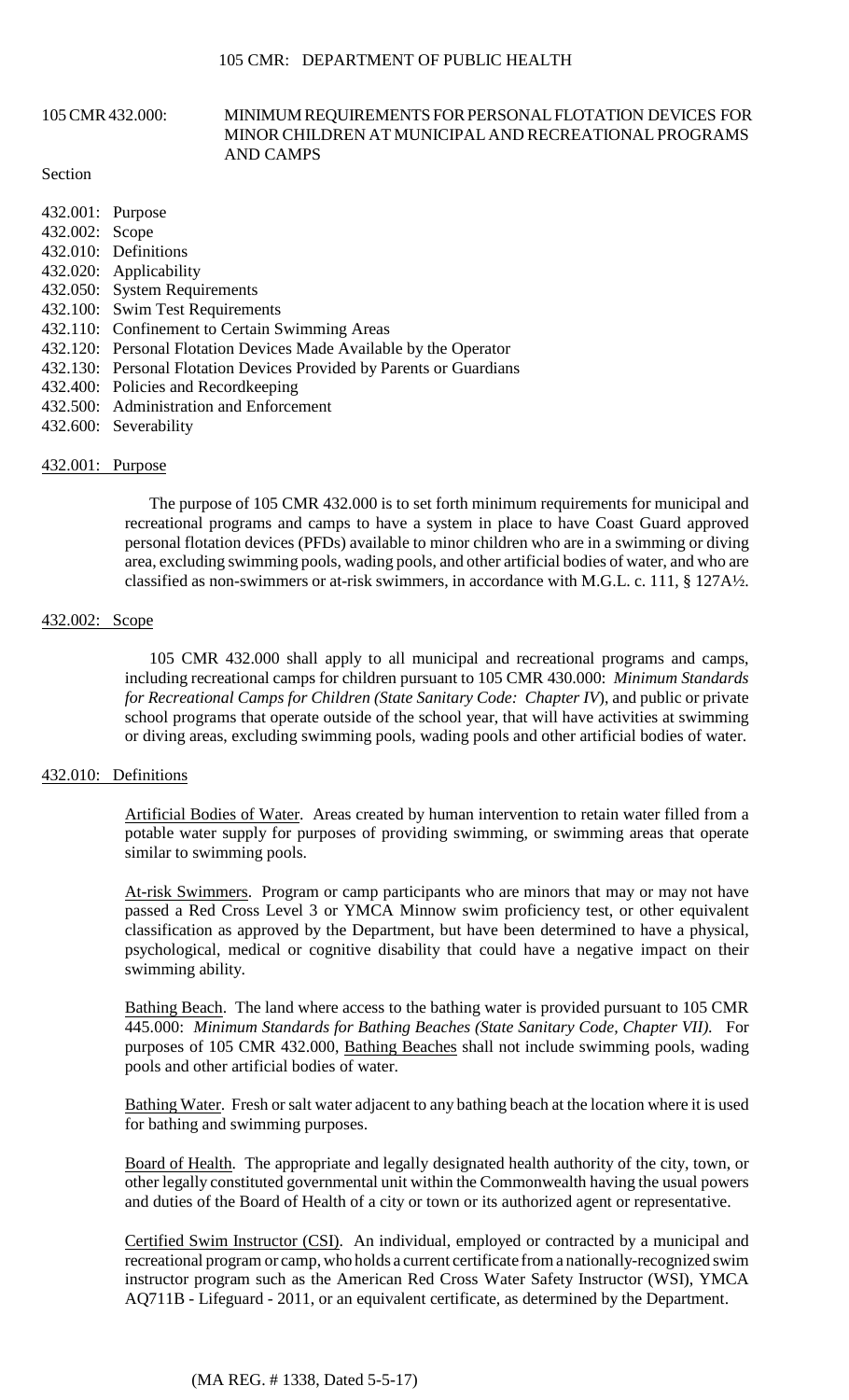#### 432.010: continued

Department. Massachusetts Department of Public Health.

Minor. Any child younger than 18 years old including all participants, staff or volunteers at municipal and recreational programs or camps.

Municipal and Recreational Programs and Camps and Municipal or Recreational Program or Camp. Private, non-profit or municipally authorized or operated programs, clinics or camps, including licensed Recreational Camps for Children, as defined by 105 CMR 430.000: *Minimum Standards for Recreational Camps for Children (State Sanitary Code: Chapter IV*), and public or private school programs that operate outside of the 180 day school year defined by each school district, that use public, semi-public or private bathing beaches for bathing or swimming activities.

Non-swimmers. Program or camp participants who are minors that have not yet passed a Red Cross Level 3 or YMCA Minnow swim proficiency test, or other equivalent classification as approved by the Department.

Operator. The owner, director or official who has care, charge or control of the municipal or recreational program or camp.

 approved USCG Type I, Type II or Type III, or a comparable designation approved by the USCG PFD. A personal flotation device (or life jacket), excluding any inflatable model, which is an and marked clearly with the USCG approval number.

School Year. The 180 days designated for educational instruction in the academic calendar for each school district in accordance with 603 CMR 27.03: *School Year Requirements*. For purposes of compliance with 105 CMR 432.000, School Year for a private school shall be the same time period as the school year of the school district in which it is located.

Serviceable Condition. A PFD without rips, tears, holes, visible mold or mildew odor, signs of waterlogging, damaged seams, straps or hardware, or any shrinkage or leaks in the buoyant material, which should not be broken or brittle and should spring back when compressed.

Swim Assessor. An individual, 16 years of age or older, employed by a municipal and recreational program or camp, who:

(1) holds a current Red Cross Lifeguard Training Certificate, or Royal Bronze Medallion, or Boy Scouts of America Lifeguard Certificate or National YMCA Lifeguard Certificate or an equivalent certification, as determined by the Department;

(2) holds a current American Red Cross CPR Certificate for the Professional Rescuer or American Heart Association CPR Certificate for the Health Care Provider, or National Safety Council CPR Training, or an equivalent certification, as determined by the Department;

(3) holds a Red Cross Standard First Aid Certificate, or a Red Cross Community First Aid and Safety Certificate (which certification may be evidenced by a notation on the back of any Red Cross Lifeguard Training Certificate), or National Safety Council First Aid Training, Level 2, or an equivalent certification, as determined by the Department;

 (4) has, at a minimum, observed one and participated in one annual swim test training conducted by a Certified Swim Instructor.

Swim Test. A swimming ability determination conducted at a minimum once per summer for every minor at each program or camp by a certified swim instructor or a swim assessor.

USCG. United States Coast Guard.

YMCA. National Council of Young Men's Christian Associations of the United States of America, d/b/a YMCA of the USA.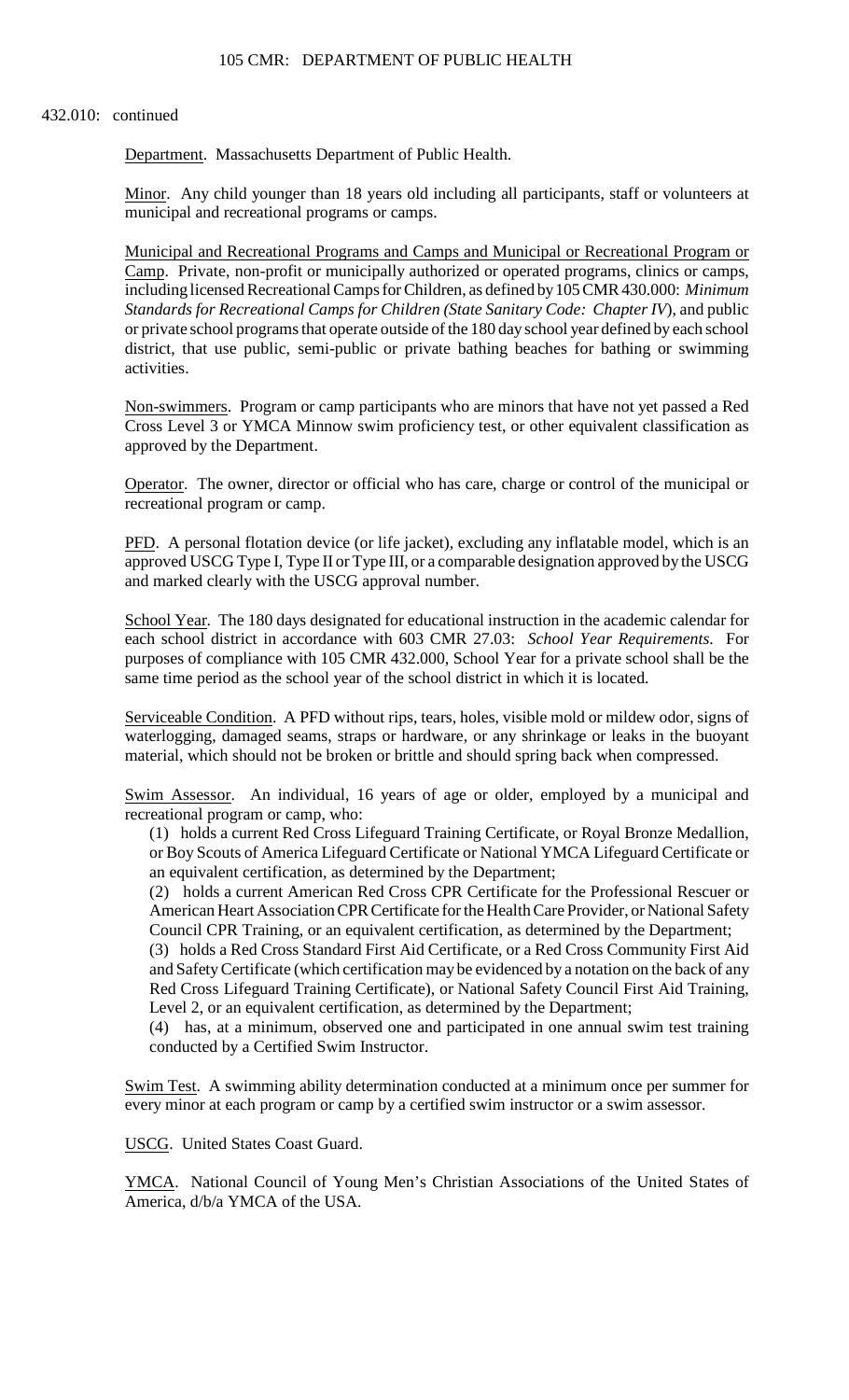### 105 CMR: DEPARTMENT OF PUBLIC HEALTH

# 432.020: Applicability

 (A) 105 CMR 432.000 shall apply to all municipal and recreational programs and camps, as defined in 105 CMR 432.010, including Recreational Camps for Children licensed pursuant to 105 CMR 430.000: *Minimum Standards for Recreational Camps for Children (State Sanitary Code: Chapter IV*), using any public, semi-public or private bathing beaches for bathing or swimming activities.

(B) The requirements of 105 CMR 432.000 shall not apply to municipal and recreational programs and camps using swimming pools, wading pools or other artificial bodies of water.

 prevent swimmers with a PFD from being pulled away from the beach due to currents, then a (C) If compliance with 105 CMR 432.000 would violate local bylaws, ordinances, or regulations governing swimming and bathing at any marine bathing beach implemented to municipal or recreational program or camp may not operate at the marine bathing beach unless designated non-swimmers and at-risk swimmers whose parents or guardians require the use of a PFD for their child are not allowed to enter the water and are under constant, direct supervision.

# 432.050: System Requirements

Each operator shall have a system in place that meets the requirements of 105 CMR 432.100 through 432.130 to:

(A) Determine participant swimming ability;

(B) Identify non-swimmers and at-risk swimmers whenever they are at a swimming or diving area;

 (C) Confine all participants to dedicated swimming areas consistent with their swimming abilities; and

 (D) Ensure that a PFD is made available to each non-swimmer and at-risk swimmer during all swimming sessions.

### 432.100: Swim Test Requirements

 before the first swimming session in order to identify and classify non-swimmers and at-risk (A) Every operator shall ensure that a swim test is conducted at a minimum once per summer for every minor at each program or camp to determine each minor's swimming ability at or swimmers. Designated non-swimmers and at-risk swimmers may be re-tested and re-classified at any time.

(B) The swim test shall be conducted by a Certified Swim Instructor or Swim Assessor.

(C) All program or camp participants, as well as staff and volunteers who are minors, shall be swim tested regardless of any prior year's swim test results, designations or certifications.

 will occur whenever possible. Swim tests may be conducted in a permitted swimming pool if (D) Swim tests shall be conducted at the marine or freshwater beach venue where swimming the camp or program operator provides lifeguards at the marine or freshwater beach venue at a ratio of one dedicated lifeguard for each 25 participants swimming in the water. However, if lifeguards are not provided at the fresh or marine beach venue, then swim tests shall be conducted either at the fresh or marine beach venue or a comparable location.

(E) Swim tests shall be conducted under close supervision and without the use of a PFD.

(F) Swim test results for each child shall be documented in accordance with guidelines issued by the Department. Such swim test results must be readily accessible to staff and maintained in accordance with 105 CMR 432.400(B)(2).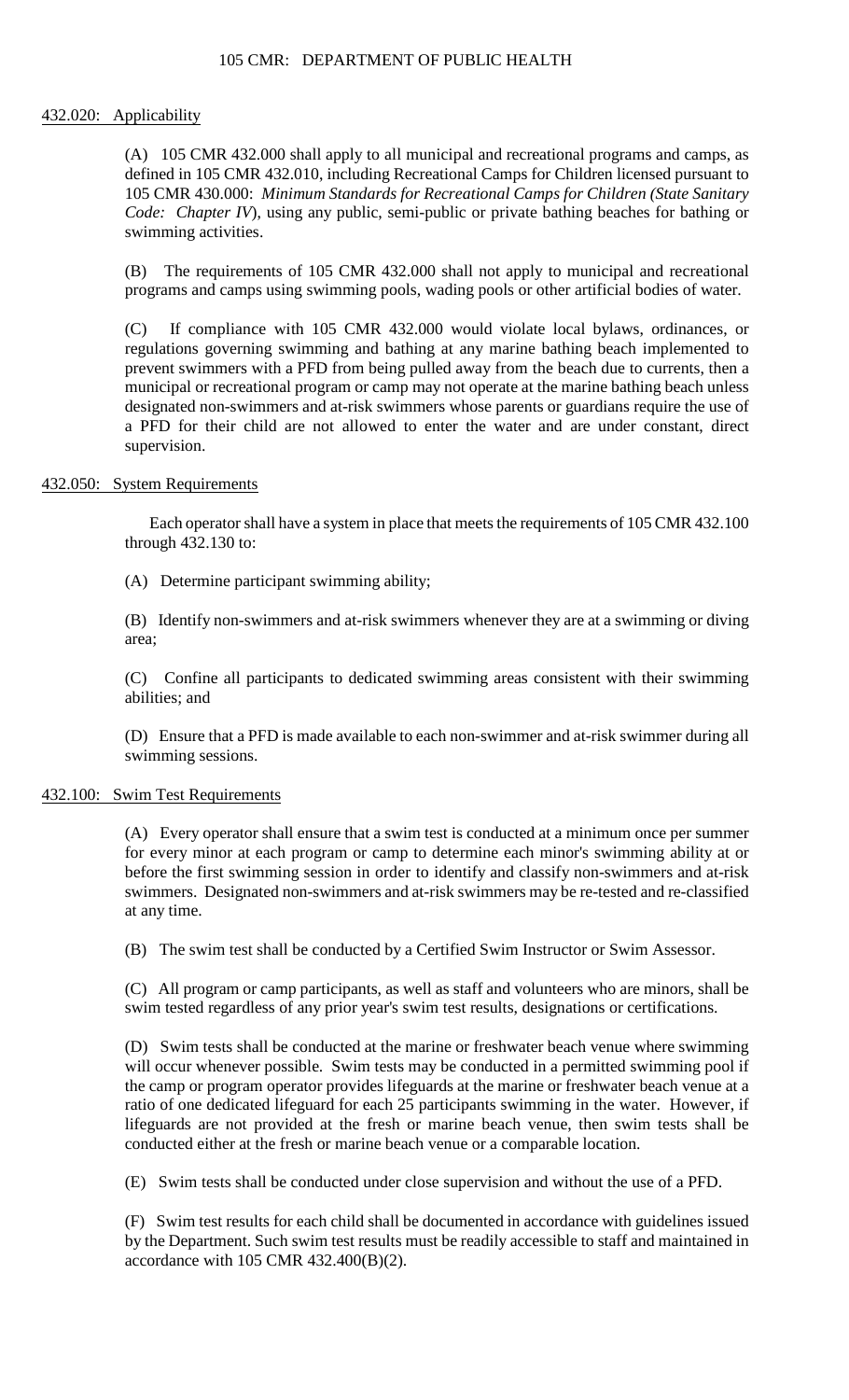# 105 CMR: DEPARTMENT OF PUBLIC HEALTH

#### 432.110: Confinement to Certain Swimming Areas

Every operator shall ensure that minors determined to be non-swimmers or at-risk swimmers are confined to swimming areas consistent with the limits of each individual's swimming skills or to swimming areas requiring lesser skills than those for which they have been classified.

# 432.120: Personal Flotation Devices Made Available by the Operator

(A) Every operator shall ensure that PFDs are made available, in accordance with guidelines issued by the Department, for non-swimmers and at-risk swimmers who will be entering the water for swimming or bathing or entering a diving area for purposes other than diving, excluding such activities at swimming pools, wading pools or other artificial bodies of water.

 (B) Any PFDs made available by the program or camp, or by agreement with a bathing beach operator, shall be in serviceable condition and the proper size for the intended wearer (based on body weight and chest size) in accordance with guidelines issued by the Department and USCG.

(C) Operators shall ensure that PFDs are properly sized and assessed for a proper fit on each minor that is a non-swimmer or at-risk swimmer prior to each swimming activity, in accordance with guidelines issued by the Department.

(D) An adequate number and range of sizes of PFDs in a serviceable condition shall be available and accessible for staff to distribute to participants who are present in a swimming or diving area and who are determined to be non-swimmers or at-risk swimmers.

(E) PFDs may also be made available through a contractual agreement between an off-site bathing beach operator and a municipal or recreational program or camp.

### 432.130: Personal Flotation Devices Provided by Parents or Guardians

 municipal or recreational program or camp for the minor's use, for the duration of the minor's (A) In accordance with M.G.L. c. 111, § 127A½, an operator shall not refuse, decline, or otherwise prohibit a parent, guardian or person with custody of a minor to provide a PFD to a attendance at the program or camp.

(B) At no time shall the child be allowed to enter bathing water without wearing this specifically identified PFD except during closely supervised swim tests, swimming or diving lessons, and beach waterfront activities.

(C) The operator shall ensure that the PFD designated for a particular child is clearly and permanently marked with the child's first and last name and a parent's or legal guardian's emergency contact information (name and telephone number).

(D) The operator shall ensure that the PFD provided by a parent or legal guardian is properly sized and fitted for the child, in accordance with guidelines issued by the Department, prior to minor's first bathing or swimming activity.

 (E) If, at any time, the PFD provided by a parent or guardian is determined to not be properly fitting, or is damaged or otherwise not in serviceable condition, the municipal or recreational program or camp shall immediately notify the parent or legal guardian who provided the PFD. In such case, the minor shall not be allowed to participate in any swimming/bathing activity pending verbal permission from the parent/legal guardian for the minor to be properly fit tested for a PFD provided by the municipal or recreational program or camp. Any verbal permission shall be subsequently documented in writing within 24 hours, and, at a minimum, provide the date, time and name of the parent/guardian who provided permission.

# 432.400: Policies and Recordkeeping

The operator of a municipal or recreational program or camp shall: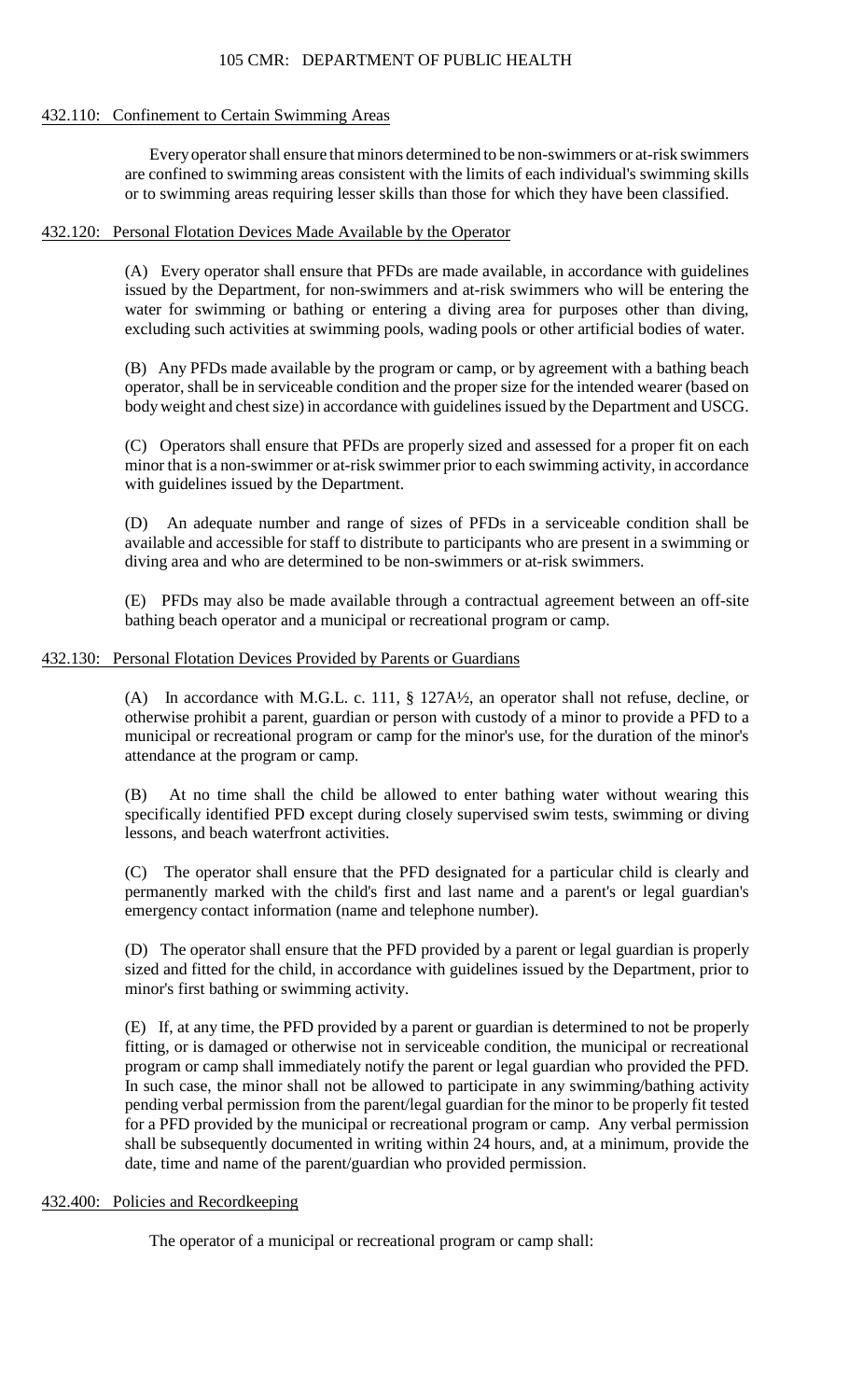(A) Develop and implement, and make available to parents or guardians upon request, written policies and procedures to ensure compliance with the requirements set forth in 105 CMR 432.000, which shall include, but not be limited to:

(1) an orientation plan for all staff and volunteers describing compliance with statutory and regulatory requirements;

(2) a daily check-in routine for reviewing and confirming proper swimming level identification for program or camp participants;

(3) a description of all storage facilities used for PFDs during the season and after the season;

(4) a current inventory of PFDs;

(5) procedures for distributing PFDs to and collecting PFDs from participants that have their own PFDs;

 (6) training requirements for appropriate staff to ensure that program and camp participants, as well as staff and volunteers that are minors, are provided a proper swim test;

(7) training requirements for appropriate staff to ensure that properly-fitting PFDs are made available for applicable program and camp participants, as well as applicable staff and volunteers;

 categorizations of swimming ability during the course of the day and prior to each swimming (8) a procedure for classifying and identifying non-swimmers and at-risk swimmers or other activity;

 (9) a procedure for inspecting the serviceable condition of each PFD at a minimum annually and properly disposing of any that are not determined to be in serviceable condition;

(10) a procedure for accepting, handling, testing and monitoring a PFD provided by a parent or legal guardian; and

(11) a procedure to contact a parent or legal guardian that provides their child a PFD that does not fit properly or is not in serviceable condition.

(B) Maintain, at a minimum, for the last three years:

 $(1)$ Readily accessible policies, procedures, contracts, and applicable records for a municipal or recreational program or camp, including all documents required to be developed under 105 CMR 432.400(A);

(2) records of swim tests documenting the swim test date, swimming ability determination, with the name of the certified swim instructor or swim assessor;

(3) if required, PFD fit test information for each minor, including PFD type and size, and the name of the individual conducting the fit test;

(4) records showing current certifications for certified swim instructors employed or designated (contracted) by the operator to conduct swim tests;

(5) records showing current training for swim instructors and staff fitting PFDs; and

(6) records of an annual inventory of equipment required by 105 CMR 432.000, and updates as needed.

### 432.500: Administration and Enforcement

(A) Inspection Authority. In order to properly carry out their respective responsibilities under 105 CMR 432.00 and to properly protect the health and well-being of the residents of the Commonwealth, the Boards of Health and the Department are authorized to enter, examine, or survey at any reasonable time such places as they consider necessary to carry out the provisions of 105 CMR 432.000.

(B) Notices. If, as a result of any inspection or investigation of a recreational camp, the Board of Health or the Department finds a violation of 105 CMR 432.000, the Board of Health or the Department shall issue a notice that sets forth the nature of the violation and warns that a second such violation may result in legal action. However, the Board of Health and the Department shall have the authority to initiate proceedings to enforce 105 CMR 432.000 without prior notice in those circumstances in which the Board of Health or the Department determines that there is an imminent risk to public health or safety.